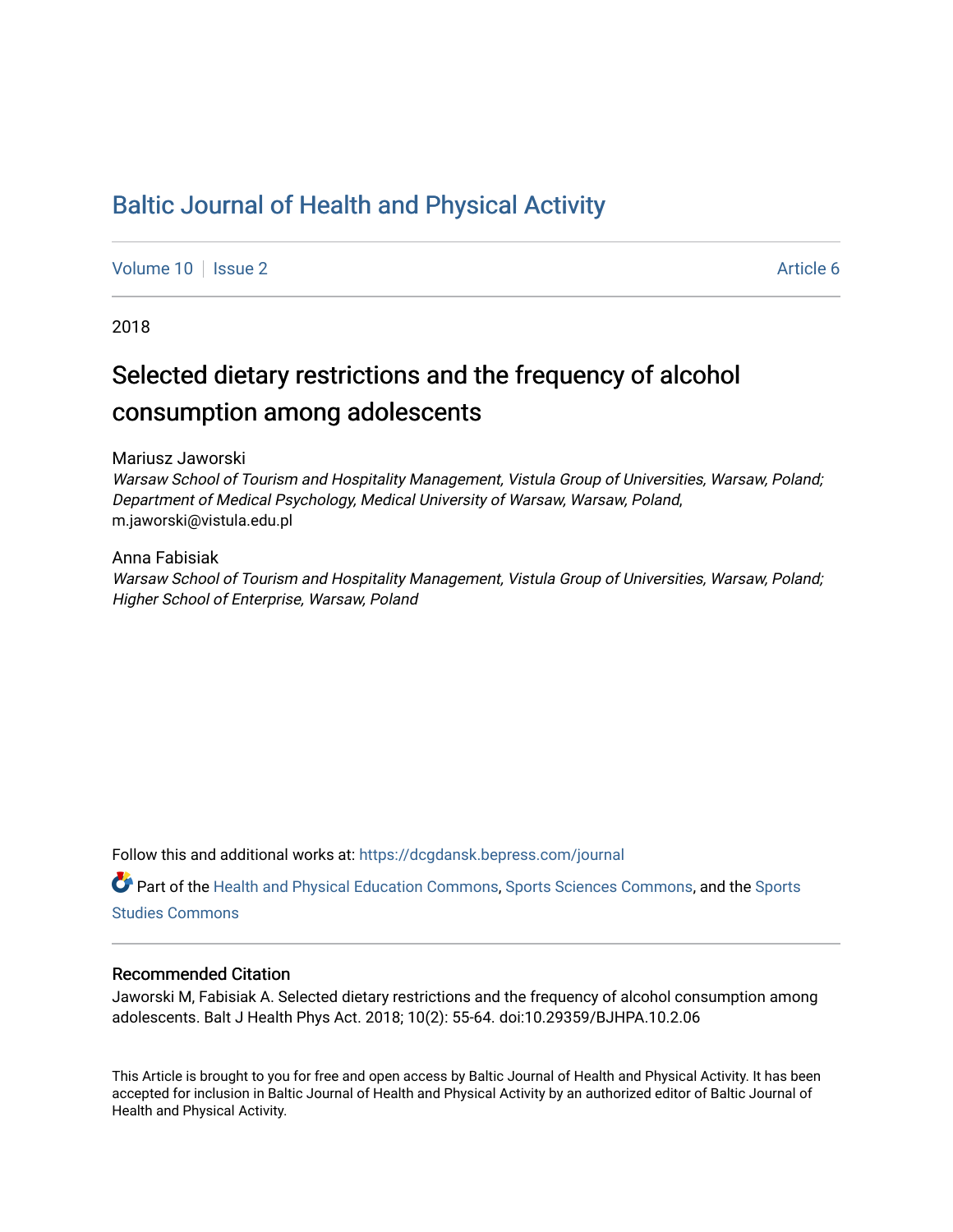# **Selected dietary restrictions and the frequency of alcohol consumption among adolescents**

#### **Mariusz Jaworski1, 2 ABCDEFG, Anna Fabisiak1, 3 BCDEFG**

- <sup>1</sup> Warsaw School of Tourism and Hospitality Management, Vistula Group of Universities, Warsaw, Poland
- 2 Department of Medical Psychology, Medical University of Warsaw, Warsaw, Poland
- <sup>3</sup> Higher School of Enterprise, Warsaw, Poland

| abstract                 |                                                                                                                                                                                                                                                                                                                                                                                           |
|--------------------------|-------------------------------------------------------------------------------------------------------------------------------------------------------------------------------------------------------------------------------------------------------------------------------------------------------------------------------------------------------------------------------------------|
| <b>Background:</b>       | Increasing alcohol consumption by adolescents is a major public health problem. One reason for this is<br>that young people want to solve their difficulties by using alcohol. Therefore, an important aim of<br>the current study is to analyze selected nutrition-related health behaviors which are taken before the<br>planned consumption of alcoholic beverages among young people. |
| <b>Material/Methods:</b> | The study group consisted of 77 adolescents from secondary school. The research tool consisted of two<br>parts. The first one analyzed the frequency of selected alcohol consumption, the second - nutrition-<br>related behaviors in adolescents before the planned consumption of alcoholic beverages.                                                                                  |
| <b>Results:</b>          | The study showed that about 78% of the respondents – regardless of gender – had consumed beer in<br>the past 12 months. The use of restrictive diets was more important for women than for men. However,<br>restrictions on food consumption were very similar in both analyzed groups.                                                                                                   |
| <b>Conclusions:</b>      | Behaviors associated with restrictive diets before the planned consumption of alcohol are the same for<br>both women and men. These behaviors may contribute to the development of eating disorders among<br>adolescents.                                                                                                                                                                 |
| Kev words:               | youth, nutritional status, alcohol, adolescents.                                                                                                                                                                                                                                                                                                                                          |

## **article details**

|                              | Article statistics: Word count: 3,288; Tables: 4; Figures: 2; References: 26                                                                                                                                                                                                                                                                                                                                                                                                                                                                                                                                                                                                                                                                                                                                                                                  |
|------------------------------|---------------------------------------------------------------------------------------------------------------------------------------------------------------------------------------------------------------------------------------------------------------------------------------------------------------------------------------------------------------------------------------------------------------------------------------------------------------------------------------------------------------------------------------------------------------------------------------------------------------------------------------------------------------------------------------------------------------------------------------------------------------------------------------------------------------------------------------------------------------|
|                              | Received: March 2016; Accepted: May 2018; Published: June 2018                                                                                                                                                                                                                                                                                                                                                                                                                                                                                                                                                                                                                                                                                                                                                                                                |
|                              | Full-text PDF: http://www.balticsportscience.com                                                                                                                                                                                                                                                                                                                                                                                                                                                                                                                                                                                                                                                                                                                                                                                                              |
| Copyright                    | © Gdansk University of Physical Education and Sport, Poland                                                                                                                                                                                                                                                                                                                                                                                                                                                                                                                                                                                                                                                                                                                                                                                                   |
| Indexation:                  | Celdes, Clarivate Analytics Emerging Sources Citation Index (ESCI), CNKI Scholar (China National Knowledge<br>Infrastructure), CNPIEC, De Gruyter - IBR (International Bibliography of Reviews of Scholarly Literature in<br>the Humanities and Social Sciences), De Gruyter - IBZ (International Bibliography of Periodical Literature in<br>the Humanities and Social Sciences), DOAJ, EBSCO - Central & Eastern European Academic Source, EBSCO -<br>SPORTDiscus, EBSCO Discovery Service, Google Scholar, Index Copernicus, J-Gate, Naviga (Softweco, Primo<br>Central (ExLibris), ProQuest - Family Health, ProQuest - Health & Medical Complete, ProQuest - Illustrata: Health<br>Sciences, ProQuest - Nursing & Allied Health Source, Summon (Serials Solutions/ProQuest, TDOne (TDNet),<br>Ulrich's Periodicals Directory/ulrichsweb, WorldCat (OCLC) |
| <b>Fundina:</b>              | This research received no specific grant from any funding agency in the public, commercial, or not-for-profit<br>sectors.                                                                                                                                                                                                                                                                                                                                                                                                                                                                                                                                                                                                                                                                                                                                     |
|                              | <b>Conflict of interests:</b> Authors have declared that no competing interest exists.                                                                                                                                                                                                                                                                                                                                                                                                                                                                                                                                                                                                                                                                                                                                                                        |
| <b>Corresponding author:</b> | Dr Mariusz Jaworski, Warsaw School of Tourism and Hospitality Management, Vistula Group of Universities,<br>3 Stokłosy Str., 02-787 Warsaw, Poland; e-mail: m.jaworski@vistula.edu.pl                                                                                                                                                                                                                                                                                                                                                                                                                                                                                                                                                                                                                                                                         |
| <b>Open Access License:</b>  | This is an open access article distributed under the terms of the Creative Commons Attribution-Non-commercial<br>4.0 International (http://creativecommons.org/licenses/by-nc/4.0/), which permits use, distribution, and<br>reproduction in any medium, provided the original work is properly cited, the use is non-commercial and is<br>otherwise in compliance with the license.                                                                                                                                                                                                                                                                                                                                                                                                                                                                          |

**Authors' Contribution: A** Study Design **B** Data Collection **C** Statistical Analysis **D** Data Interpretation **E** Manuscript Preparation **F** Literature Search **G** Funds Collection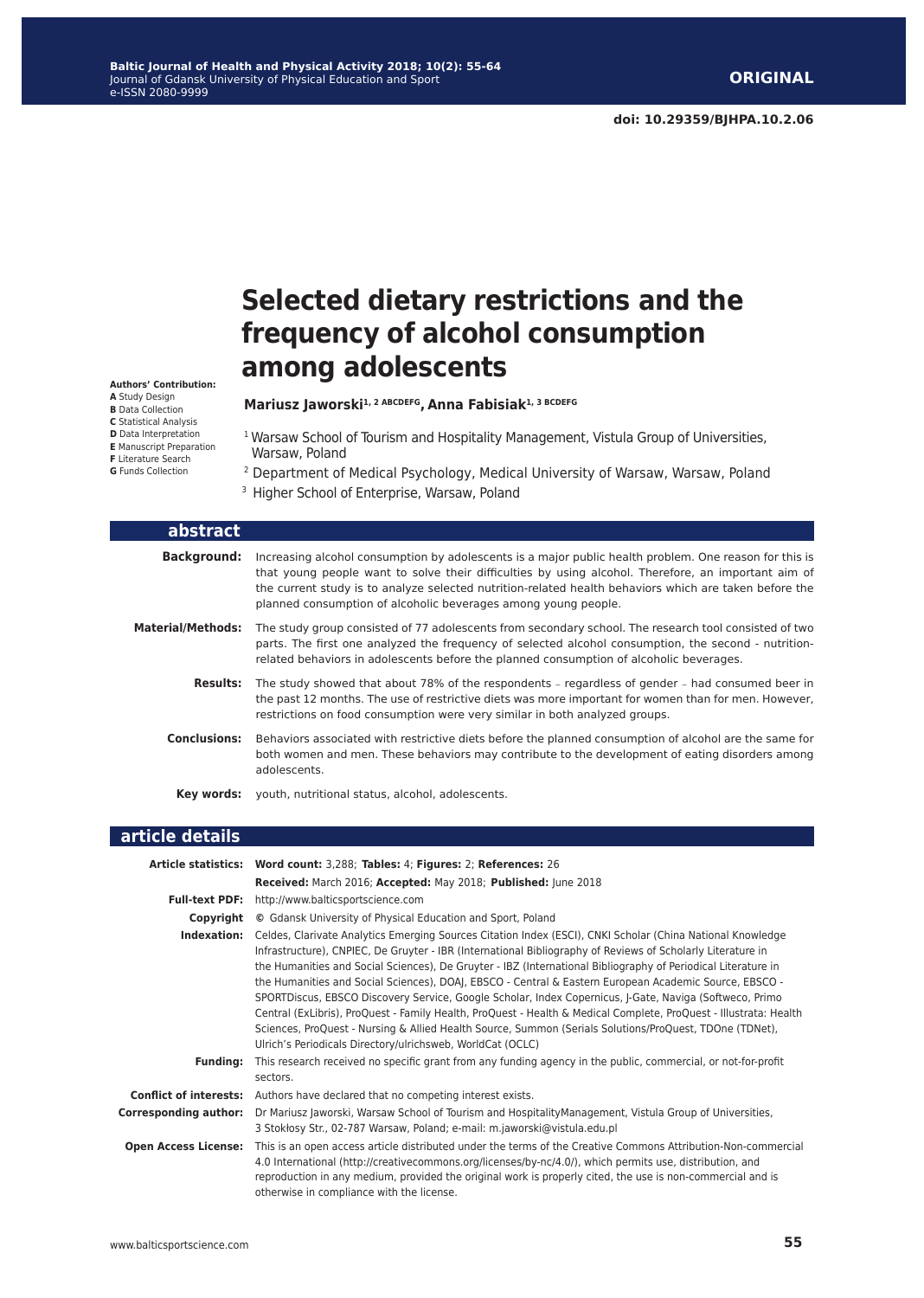## **introduction**

In recent years, researchers have pointed out that there is increased interest in proper nutrition and an active lifestyle among all age groups. These activities can directly affect physical attractiveness, physical effectiveness, and self-esteem [1].

Modern social communication promotes a slim body as a symbol of ideal beauty, as well as the source of success both in professional and social life. Therefore, actions which are associated with a reduction of body weight are undertaken to seek improved body image. One of the most common activities in this area is a weight loss diet and fasting [2].

One form of weight control may be to reduce the consumption of food throughout the day, especially before the planned consumption of alcoholic beverages [3]. According to some studies, this phenomenon is characteristic of young people and sometimes it could evolve into one of the forms of eating disorders, especially anorexia or bulimia [3, 4]. A characteristic feature associated with dietary restrictions before the planned consumption of alcohol is the fear of gaining weight. A likely cause of this phenomenon could be an increased awareness among young people that consumed alcohol contains calories which can cause weight gain [5]. One of the forms of weight gain prevention is actions related to achieving zero or negative energy balance [3, 6]. In other words, the use of fasting or reducing the consumption of food during the day enables an increase in the consumption of alcohol and the awareness that the consumed calories will not have an influence on positive energy balance and weight gain [7]. The more frequently this behavior is undertaken, the more like it is to become a habit. Consequently, such activities are observed more frequently. In behavioral psychology, we can state that the behavior becomes a habit only after it has been reproduced many times [8]. The discussed phenomenon is particularly observed among young adults and youth [3, 6].

According to an eight stage theory of identity and psychosocial development by Erikson, we can say that adolescence and early adulthood are periods when a lot of behavior is shaped, including health-related behavior. This process is based on the need for socialization and social acceptance. Most of the health-related behavior which is undertaken during this period is associated with a social learning theory (developed by Albert Bandura). This theory states that people learn which behavior is accepted in society by using observation, including direct instruction, modeling, and imitation. Adolescents learn which behaviors are acceptable and gratified in the group. This process also occurs in the context of behavior associated with alcohol consumption and eating [9].

Adolescence is also a period during which self-esteem and physical attractiveness is very important. These two factors are associated with the need to achieve an ideal body weight which determines being physically attractive for others [2, 9]. Some of the most common eating behaviors in this context are various types of weight loss diets and fasting [2]. The first consumption of alcohol usually occurs during adolescence. Adolescent alcohol consumption may be undertaken in the context of obtaining social acceptance among peers. It increases self-esteem in peers on the one hand; on the other hand, the consumption of these beverages may contribute to weight gain [2, 3, 8].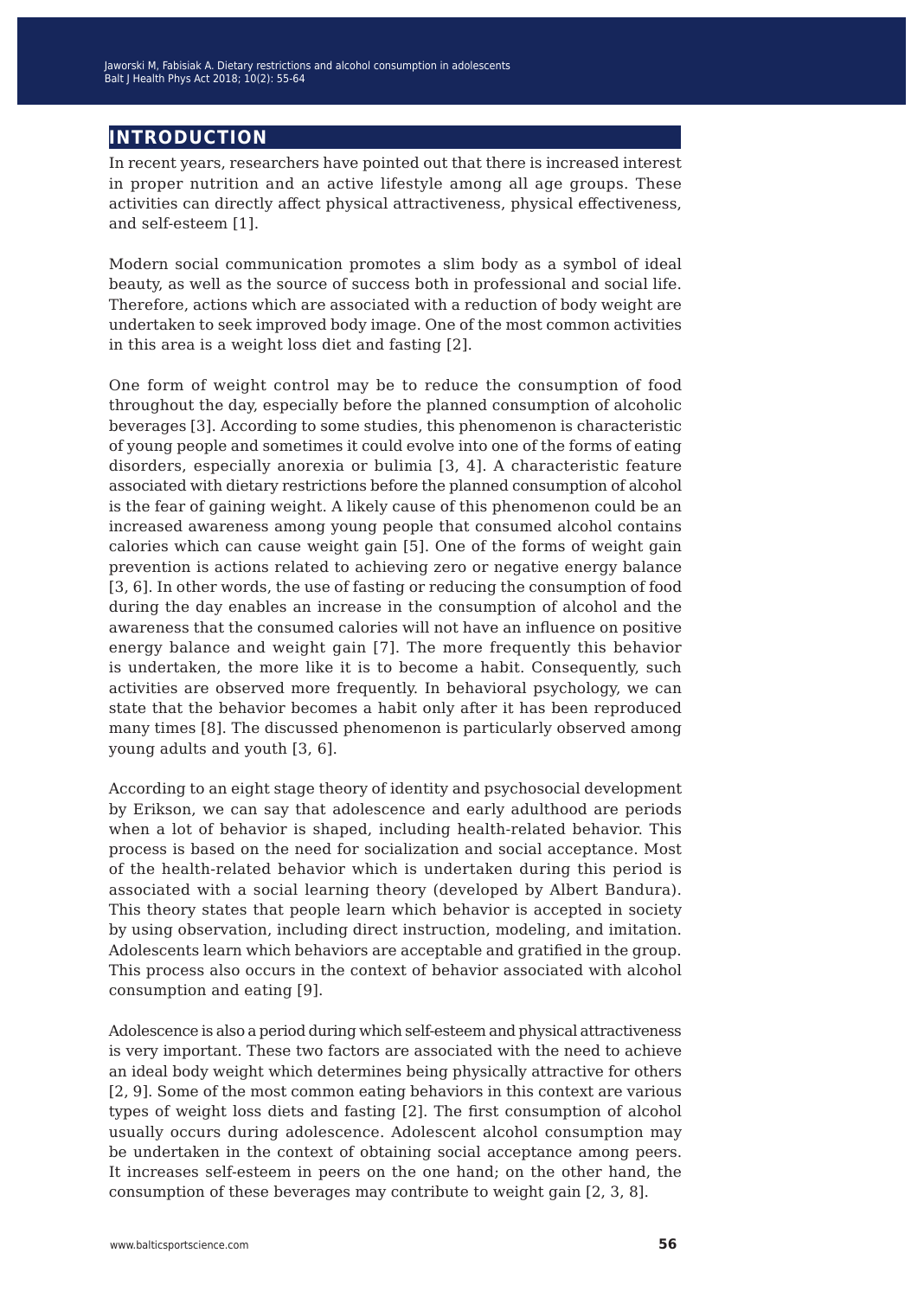The use of dietary restrictions such as weight-loss diets as well as fasts before the planned consumption of alcohol significantly affects health. These activities could lead to many disorders and abnormalities in the functioning of the cardiovascular, digestive, and nervous systems and also contribute to the development of eating disorders [3, 10]. As a result, early and effective prevention, as well as correct promotion of health-related behavior among adolescents and young adults may be a key element in preventing the development of these disorders.

The aim of this study was to analyze the frequency of undertaking specific eating restrictions before planned alcohol consumption among adolescents. Among the behavior associated with dietetic restrictions, the following was analyzed:

- a. the frequency of use of weight loss diets;
- b. food intake reduction before planned (evening) alcohol consumption;
- c. the frequency of fasts undertaken before the planned consumption of alcohol.

The study also delivered knowledge about the frequency of alcoholic beverages consumption, such as beer, wine, vodka, among adolescents.

The following research questions were formulated in relations to the main aim of the research:

- Q1: How often did young people declare alcohol consumption in the last year?
- Q2: How often did adolescents adopt dietary restrictions, such as food intake reduction or a fast, before planned evening alcohol consumption during the last year?
- Q3: Is there a relationship between the frequency of alcoholic beverages consumption – beer, wine, vodka – and behavior aimed at reducing food intake or fasting before planned evening alcohol consumption?

## **material and methods**

The research involved 77 adolescents from secondary school between the ages of 17 and 18. The mean age of participants in the research was 17.1  $\pm$ 0.8 years old. There were more women in the respondents' group – 58.4% women (n = 45) and 41.6% men (n = 32).

The choice of secondary school students was based on a review of literature. The review suggests that adolescents could more frequently display behavior associated with dietary restrictions before the planned consumption of alcohol than other age groups [3, 11].

An important aspect of respondent selection was also the development of selfidentity. An eight stage theory of identity and psychosocial development by Erikson was used for this purpose. According to this theory, adolescence is a period of self-identity formation and building closer interpersonal relationships which can have an influence on health behavior, including dietary behavior [9].

All participants in the study were informed about the aim of the study. All respondents gave their informed consent.

The research questionnaire method combined with a prospective technique for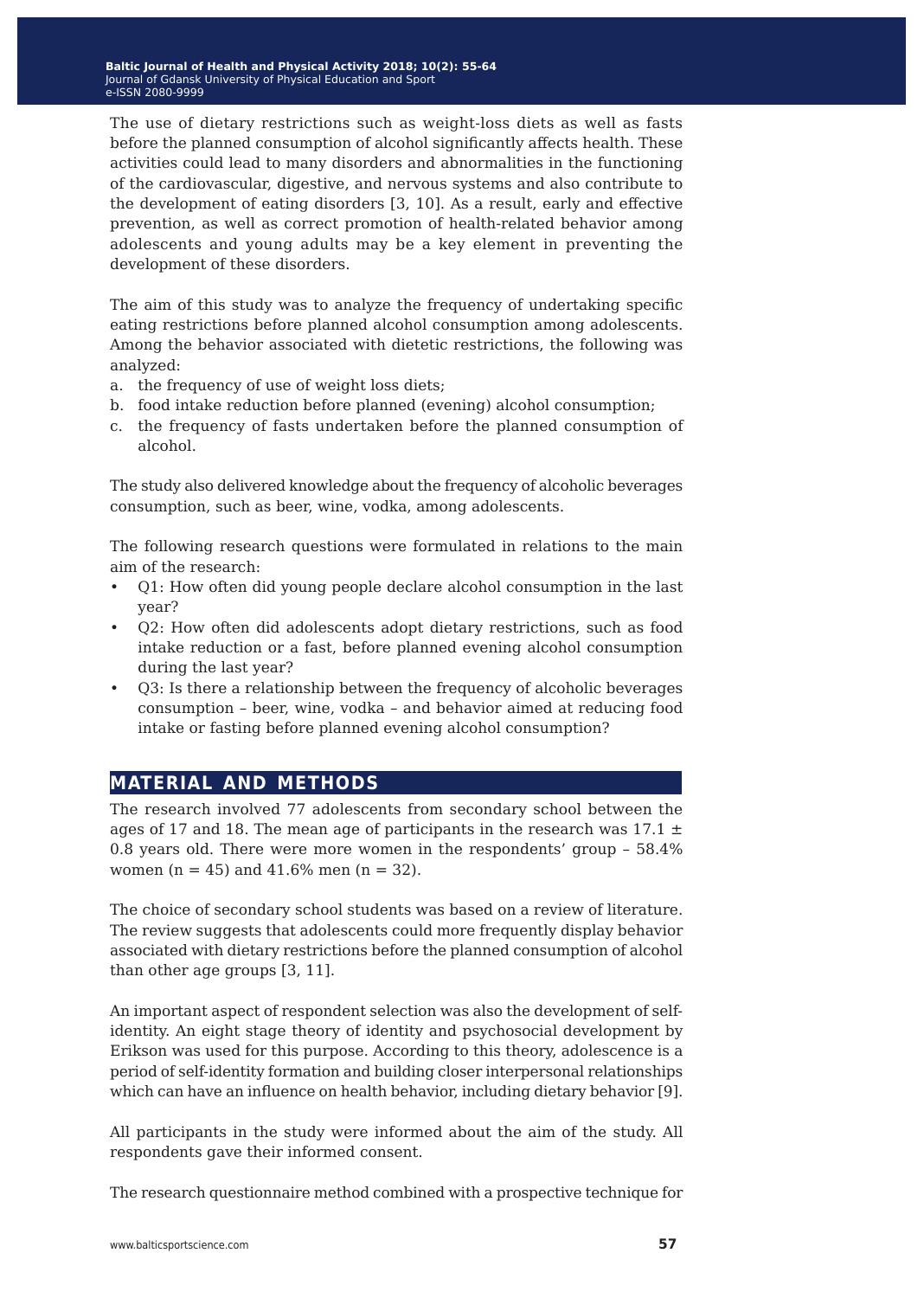The research questionnaire method combined with a prospective technique for the diet assessment was used in the research. The study was conducted from the perspective of respondents involved in the project. An original questionnaire consisting of two parts was used in the study. The first part analyzed the frequency of selected alcohol consumption – such as beer, wine, vodka – during the last year. The frequency of use of all alcohols was evaluated on a 5-point scale (0 – never, 2 – once a month or less, 3 – several times a month 4 – several times a week, 5 – every day, 6 – several times a day). The second part analyzed selected diet-related behaviors which were displayed by adolescents before the planned consumption of alcoholic beverages during the last year. The following was analyzed:

- I. the frequency of use of weight loss diets;
- II. the frequency of reduction of food intake before the planned evening alcohol consumption;
- III. the frequency of use of a fast before the planned consumption of alcohol.

The frequency of undertaking these dietary restrictions was evaluated on a 5-point scale (0 – never, 2 – once a month or less, 3 – several times a month 4 – several times a week, 5 – every day, 6 – several times a day).

The present research also assessed the respondents' weight and height. The BMI value was calculated based on these data.

The snowball method was used to recruit the respondents, because of the difficulty in locating and reaching potential participants. The recruitment was made according to the principle of random (comfortable) selection.

#### **statistical analysis**

Statistical analysis of the obtained empirical material was performed using the statistical package SPSS 21.0. The distribution of data was tested using Shapiro-Wilk statistics and Quantile plots for normality. Skewness and kurtosis were also calculated. Standard Error of Means (SEM) estimated the standard deviation of the distribution of mean estimators. The criterion for statistical significance was set at  $p \le 0.05$ . A student's t test for two independent groups was used to evaluate the differences between men and women for variables with normal distribution, but for variables with abnormal distribution – the Mann-Whitney U Test. *d Cohen coefficient*, which analyzes the strength of difference between variables, was used to assess the effect of size. This coefficient is defined as the difference between the means divided by the standard deviation. A Spearman correlation coefficient was used to evaluate the relationship between the frequency of alcohol consumption – beer, wine, vodka – and the frequency of dietary restrictions.

## **results**

The mean body weight in all groups was  $66.39 \pm 17.42$  kg (mean  $\pm$ Standard Error of Mean [SEM]). The lowest noted value of body weight was 44 kg, but the highest – 144 kg. The height in the analyzed group of youth ranged from 150 cm to 220 cm. The mean height in the analyzed adolescents was 172 cm. The BMI factor was calculated and interpreted in accordance with the guidelines of the WHO (World Health Organization). The BMI value ranged from 14.5 kg/m<sup>2</sup> to 48.8 kg/m<sup>2</sup>. The mean value of the BMI was 22.50 kg/m<sup>2</sup>. Table 1 shows the respondents' characteristics by gender.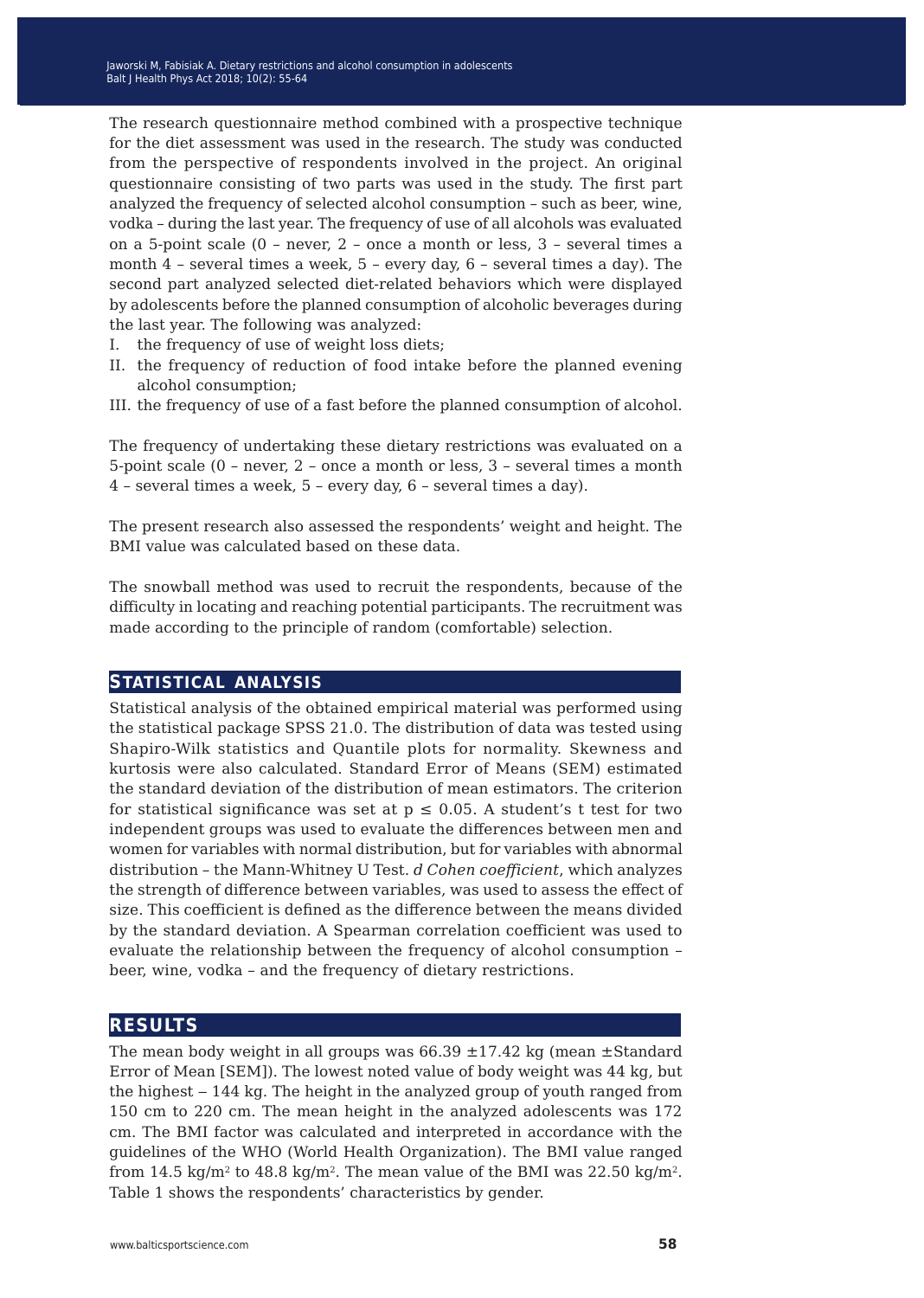| Variable        |       |      | Women |       |       | Men  |       |      |          |         |
|-----------------|-------|------|-------|-------|-------|------|-------|------|----------|---------|
|                 | M     | SD   | Min   | Max   | M     | SD   | Min   | Max  |          | d       |
| Weight [kg]     | 59.42 | 10.3 | 44    | 95    | 76.19 | 20.6 | 55    | 148  | $-4.24*$ | $-1.03$ |
| Growth [cm]     | 165.2 | 7.1  | 150   | 183   | 181.9 | 11.7 | 170   | 220  | $-7.16*$ | $-1.72$ |
| BMI [ $kg/m2$ ] | 19.93 | 3.0  | 14.53 | 26.42 | 25.88 | 7.3  | 18.16 | 48.8 | $-1.50$  | 0.14    |

#### Table 1. The respondents' characteristics in terms of anthropometric variables

*\* – statistically significant at p < 0.01*

*t – student's t test for two independent groups*

*d – d Cohen coefficient*

#### **alcohol consumption and undertaking some dietary restrictions - respondents characteristics**

There were no statistically significant differences between men and women in terms of the frequency of the consumption of beer  $(Z = -0.06; p > 0.05)$ , wine (Z = -0.08;  $p > 0.05$ ) and vodka (Z = -1.29;  $p > 0.05$ ) in the last year. The detailed characteristics of the frequency of the consumption of alcoholic beverages are shown in Table 2.

| Variable |      | Women     |     |     |      | Men  |     |     |         |        |
|----------|------|-----------|-----|-----|------|------|-----|-----|---------|--------|
|          | M    | <b>SD</b> | Min | Max | M    | SD   | Min | Max |         | d      |
| Beer     | 2.22 | 0.90      |     | 4   | 2.44 | 1.52 |     | 6   | $-0.06$ | $-.18$ |
| Wine     | 1.78 | 0.80      | 1   | 3   | 2.03 | 1.45 | 1   | 6   | $-0.08$ | $-.21$ |
| Vodka    | 1.87 | 0.84      |     | 3   | 2.53 | 1.70 | 1.  | 6   | $-1.29$ | $-.39$ |

*Z – the Mann-Whitney U test*

*d – d Cohen coefficient*



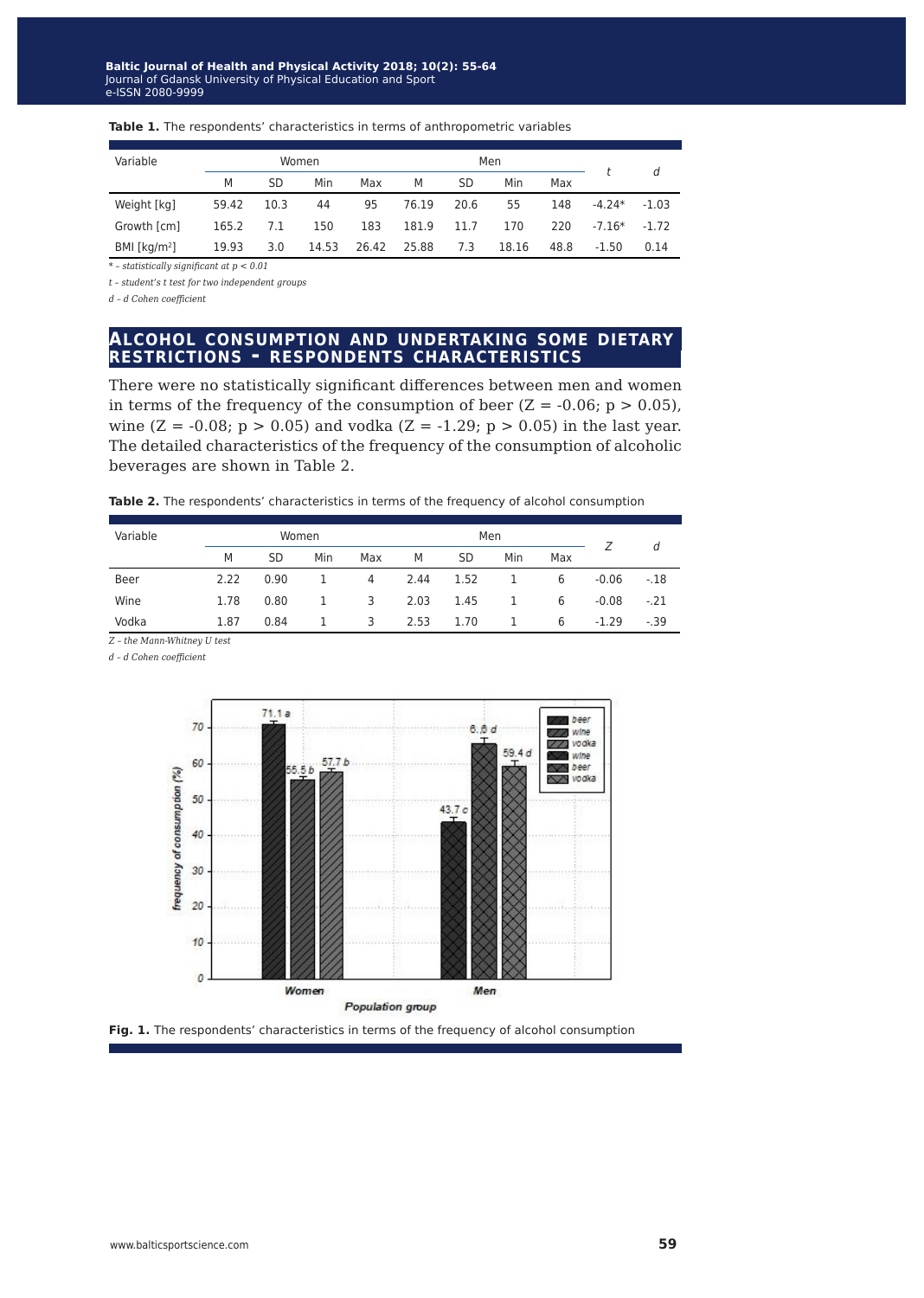# **selected dietary restrictions - respondents characteristics**

Women who participated in the study significantly more often chose weight loss diets than men in the previous year (Table 3). These differences were not seen in the case of restriction on food consumption before planned evening alcohol consumption. Both women and men displayed the analyzed eating behavior with the same frequency. Similar observations were reported in the case of a fast before the planned alcohol consumption (Table 3).

| Variable                                                                                      | Women |           |     | Men |      |      |     | Ζ   | d        |     |
|-----------------------------------------------------------------------------------------------|-------|-----------|-----|-----|------|------|-----|-----|----------|-----|
|                                                                                               | M     | <b>SD</b> | Min | Max | M    | SD   | Min | Max |          |     |
| The frequency of the use of<br>weight loss diets                                              | 1.82  | 1.13      | 1   | 5   | 1.38 | 1.04 | 1   | 6   | $-2.46*$ | .41 |
| The frequency of reducing<br>food intake before the<br>planned evening alcohol<br>consumption | 1.53  | 0.82      | 1   | 3   | 1.38 | 0.98 | 1   | 6   | $-1.23$  | .17 |
| The frequency of the use of<br>fasting before the planned<br>consumption of alcohol           | 1.20  | 0.59      | 1   | 4   | 1.13 | 0.34 | 1   | 2   | $-0.18$  | .15 |
| $*$ - statistically significant at $p < 0.01$                                                 |       |           |     |     |      |      |     |     |          |     |

**Table 3.** The respondents' characteristics in terms of selected dietary restrictions

*\* – statistically significant at p < 0.01*

*Z – the Mann-Whitney U test*

*d – d Cohen coefficient*

#### **reduction in food consumption before the planned evening alcoholconsumption - respondents characteristics**

The analysis showed that  $33.3\%$  (n = 15) of women and  $21.8\%$  (n = 7) of men declared that they had undertaken eating behavior aimed at limiting food intake before the planned evening alcohol consumption at least once during the previous 12 months. The use of a fast was declared by  $12.5\%$  (n = 4) of men and  $13.3\%$  (n = 6) of the women who participated in the study.



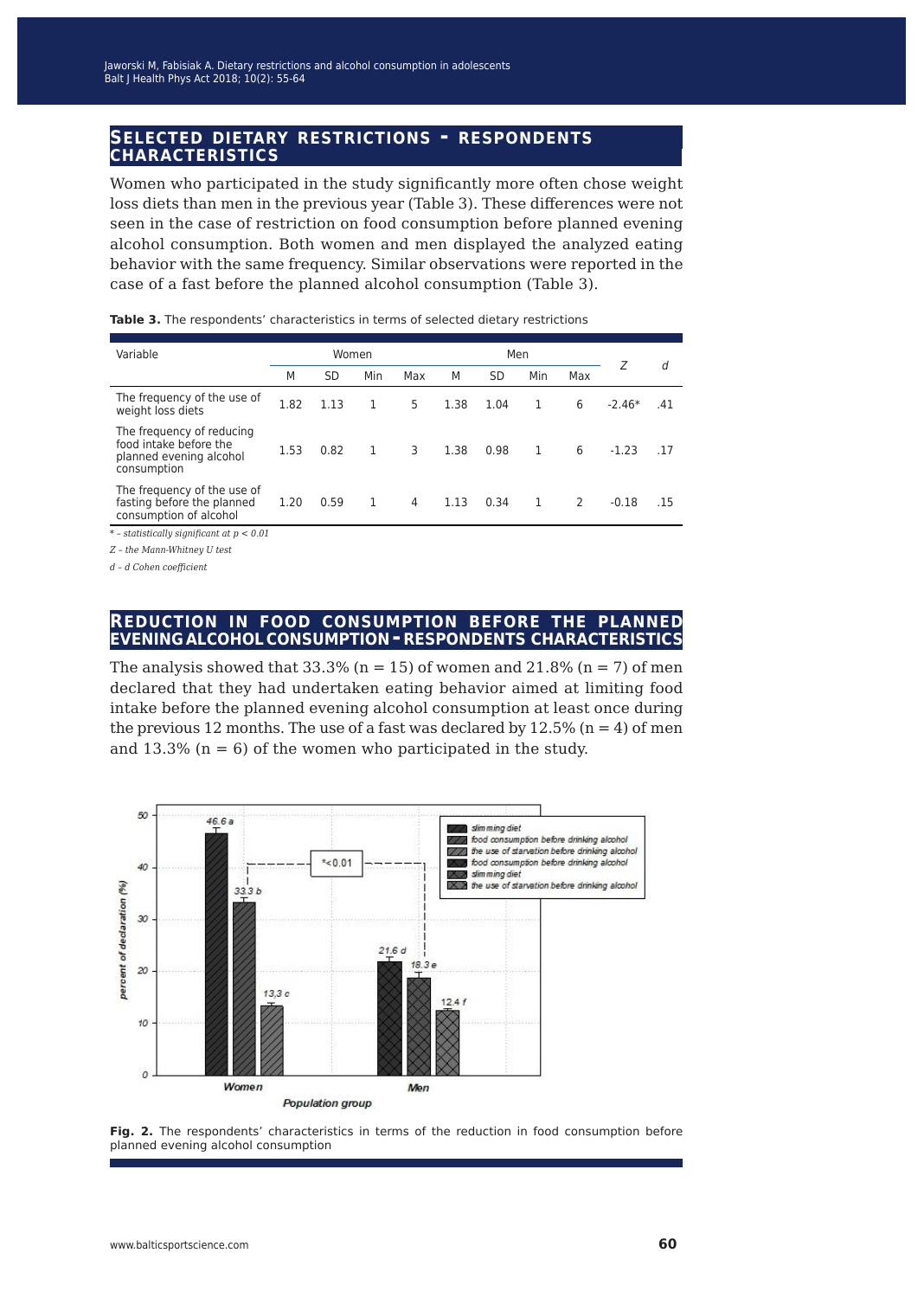#### **relationships between frequency of alcohol consumption and undertaking some dietary restrictions**

The analysis showed that the frequency of a fast before the planned alcohol consumption positively correlates with the frequency of beer consumption among men. This dependence had not been recorded in terms of the frequency of consumption of wine and vodka. The relationship between the frequency of a fast and the frequency of selected alcoholic beverage consumption was not established among women (Table 4). The reduction of food intake before planned alcohol consumption positively correlated with the frequency of vodka consumption for men (Table 4) and the frequency of the consumption of all analyzed alcohols, such as beer, wine and vodka, for women (Table 4). There was no relationship between the frequency of weight loss diets and the frequency of consumption of beer, wine and vodka for both women and men (Table 4).

**Table 4.**Relationships between selected dietary restrictions and the frequency of alcohol consumption

| Frequency      |     |                                                        | Women                                        |                                           |                                                        | Men                                          |                                           |
|----------------|-----|--------------------------------------------------------|----------------------------------------------|-------------------------------------------|--------------------------------------------------------|----------------------------------------------|-------------------------------------------|
| of consumption |     | The frequency<br>of the use of<br>weight loss<br>diets | The frequency<br>of food intake<br>reduction | The frequency<br>of the use of<br>fasting | The frequency<br>of the use of<br>weight loss<br>diets | The frequency<br>of food intake<br>reduction | The frequency<br>of the use of<br>fasting |
| Beer           | rho | .16                                                    | .32                                          | .14                                       | $-.17$                                                 | .29                                          | .36                                       |
|                | р   | .30                                                    | .04                                          | .36                                       | .36                                                    | .11                                          | .04                                       |
| Wine           | rho | .07                                                    | .47                                          | .03                                       | $-.20$                                                 | .28                                          | .19                                       |
|                | р   | .65                                                    | .01                                          | .84                                       | .28                                                    | .12                                          | .29                                       |
| Vodka          | rho | .17                                                    | .50                                          | .23                                       | $-.12$                                                 | .35                                          | .25                                       |
|                | р   | .27                                                    | .01                                          | .12                                       | .51                                                    | .05                                          | .17                                       |

*rho – Spearman correlation coefficient*

*p – level of statistical significance*

## **discussion**

Alcoholic beverages are the most widely used psychoactive substances among adolescents in secondary school [12]. According to ESPAD (2011), up to 95.2% of pupils in secondary schools have consumed alcohol. Mazur and Małkowska-Szkutnik [13] have shown that the dominant proportion of young people in secondary schools have consumed alcohol at least once in their lifetime. Some authors stress that the percentage of young people who have never tried alcohol, and those who have never got drunk decreases with lifetime. The presented study results also have shown that a significant proportion of young people from secondary schools reported that they had already experienced alcohol consumption. This tendency is confirmed by the data presented by Ponczek and Olszowy [14]. These authors have shown that almost the entire youth population between 15 and 17 years old (98%) have attempted alcohol consumption. Therefore, there is a need to take appropriate action on health promotion related to the reduction of alcohol consumption among secondary school students. As is generally known, alcohol not only has negative health consequences, but also psychological, social and economic ones [3, 10].

Binge drinking among adolescents contributes to the development of numerous health problems and it can negatively affect the structure and functioning of the central nervous system (CNS). Moreover, it increases the possibility of displaying so called "risky behaviors", such as conflicts with the law, crime, early sexual initiation or learning problems [15, 16, 17]. One of the reasons for alcoholic intoxication among young people is bad relationships with peers.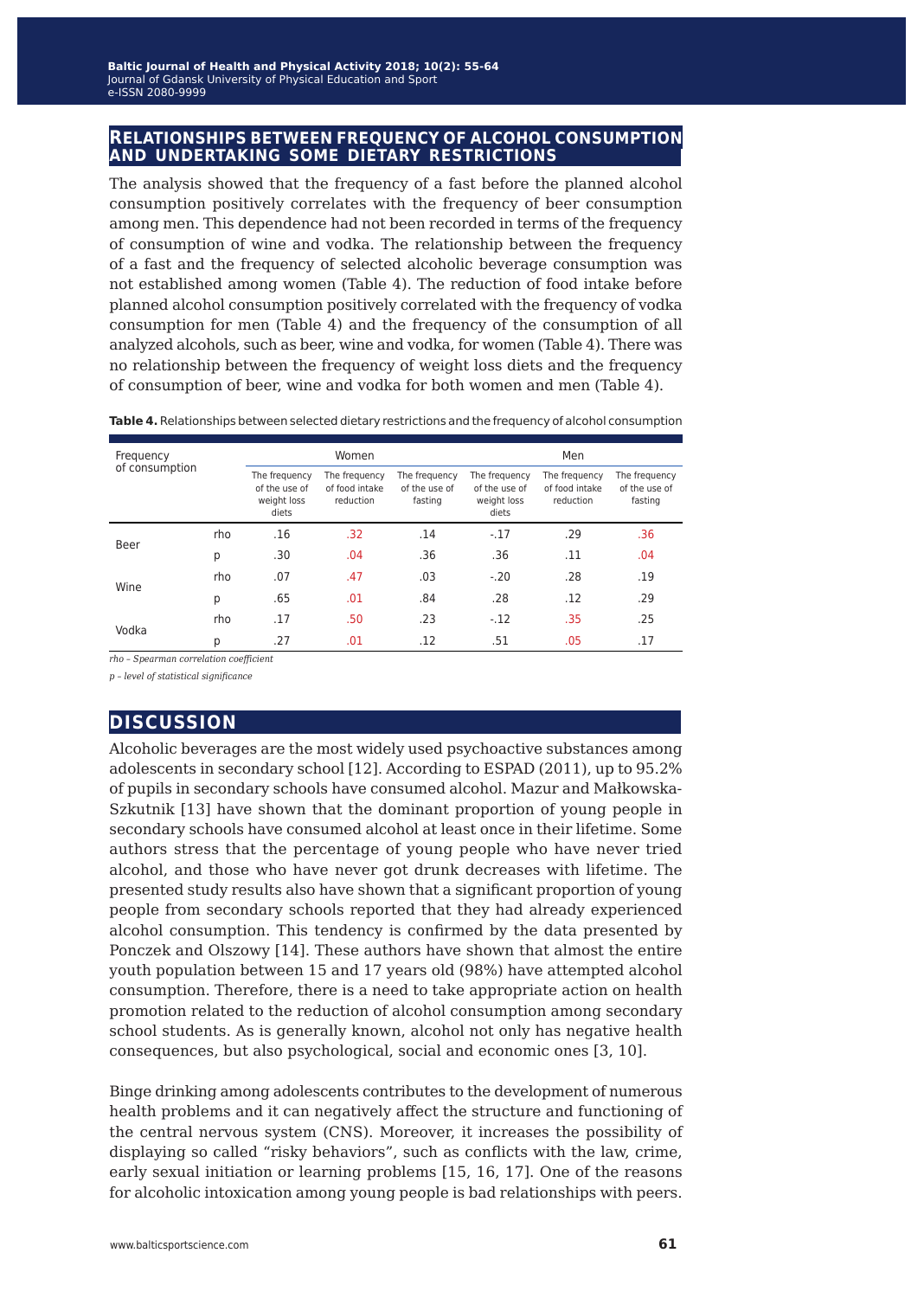The frequency of alcohol consumption more than one time per week is higher in groups of people who have incorrect social relationships than among people who have correct social relationships [18].

Alcohol has a negative impact on the nervous system among young people. This relationship is highlighted by many researchers, such as Brown et al. [19], Squeglia et al. [16], Tapert, Caldwell & Burke [17]. Alfonso-Loeches et al. [15] stress the harmful effect of ethanol on the prefrontal cortex, hippocampus, cerebellum, and glial cells. Additionally, alcohol disrupts the normal development of the brain and cognitive functions, such as memory and concentration. It is emphasized that adolescents who drink alcohol excessively are exposed to a greater risk of depression, behavioral disorders, and psychoactive substances use, for example drugs or cigarettes [16, 17, 19]. The presented study has not shown any difference in the frequency of alcoholic beverage consumption between young females and males. These results are consistent with results of other researchers who emphasize that the differences in the frequency of drinking among boys and girls are not statistically significant, or do not occur [20].

The Polish study has shown that up to 98% of the respondents in secondary school have admitted to alcohol consumption. This study also has shown that the gender was not a differential factor in alcohol consumption [21]. The probable cause of this phenomenon is change in social patterns of alcohol intake. Stereotyped patterns of alcohol consumption have stressed that it was the domain of men. Nevertheless, the increase in female emancipation accentuates the equalization of social differences in drinking patterns among adolescents [20]. It is noteworthy that the trend in the dynamics of the popularity of beer, wine and vodka are actually very similar in boys and girls [20]. In the presented study, it has been shown that adolescents prefer the consumption of beer rather than wine and vodka. This observation was confirmed by other authors [16, 19]. Secondary school students consumed beer most frequently, with vodka in second place, and wine in third [20]. In the years 1995–2003, there was an upward trend in beer consumption among secondary school students. In 2011, the frequency of beer consumption was stable in the discussed social group [20].

A study carried out by Turczynska [21] has shown that secondary school students more often drunk alcohol; however, it was an upward trend. 72% of the respondents reported consumption of alcoholic beverages at least once per week. They most often chose beer (83%), a little less often vodka (68%) and wine (52%). A similar trend was observed when the study group consisted of only women. 48% of female respondents also declared that they had consumed beer once a week. In second place among the selected alcohol assortment which was chosen by women was wine (14%) and much less often vodka (6%) [22]. The presented results have shown that behavior associated with dietary restrictions before the planned consumption of alcohol was undertaken both by young females and males. Frequent displays of such behavior could lead to the development of eating disorders combined with alcohol abuse [3, 4, 7, 11].

In the preliminary phase of the disease, the person who consumes alcohol has control over both dietary restrictions and the amount of alcohol consumed. At this phase, people conceal their behavior and surroundings and do not see the first symptoms of the disease. In the next phase of the disease, the diet becomes more and more restrictive, while the amount of consumed alcohol increases. The environment of the ill person recognizes the problem and tries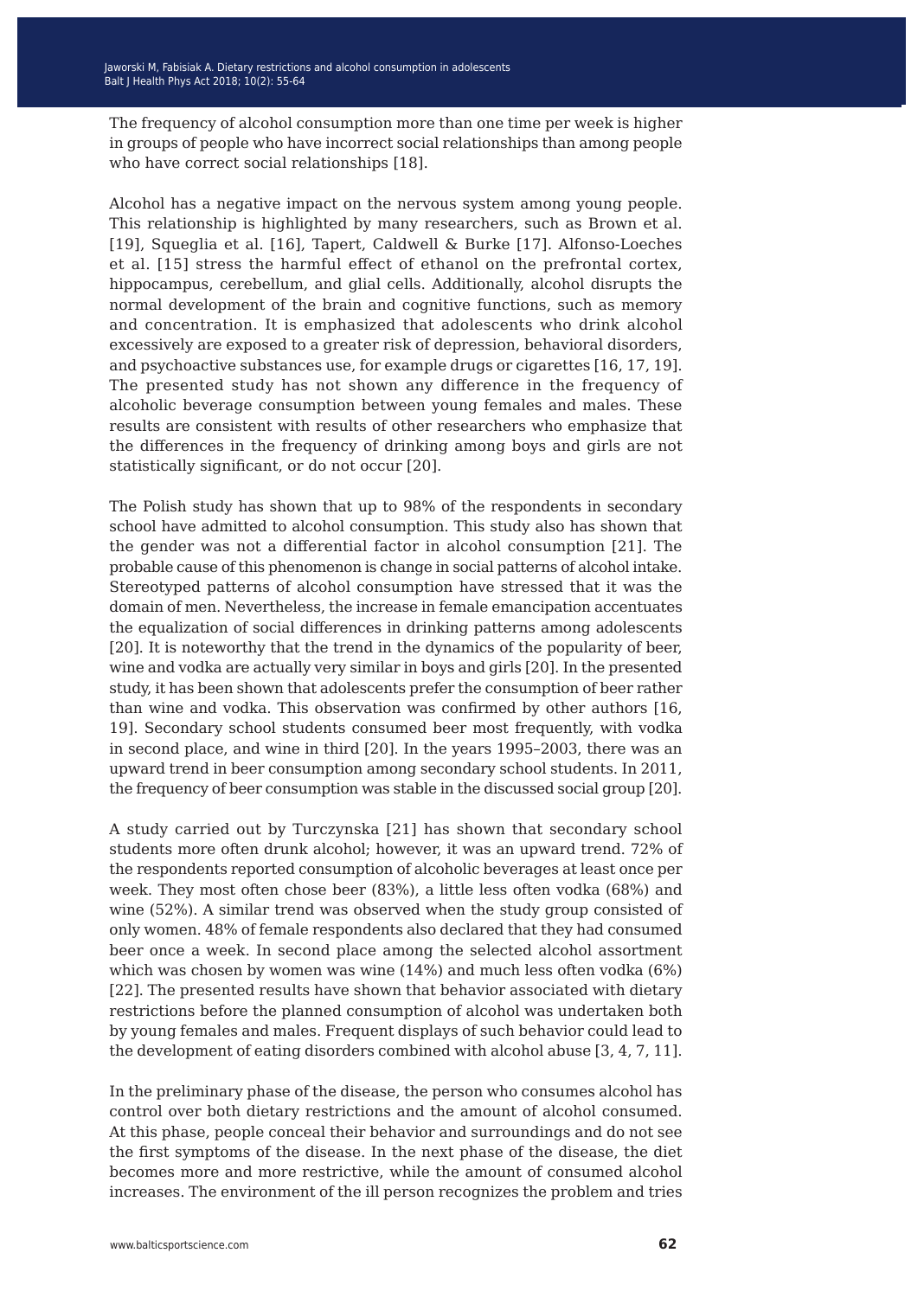to intervene. This is a crucial phase of the disease, because it is a period during which the so-called loop of drunkorexia occurs [3, 7].

Patients who demonstrated drunkorexia's features are characterized by an increased fear of weight gain, which becomes a source of motivation to fast. The result of these changes increases the frequency of alcohol consumption in order to reduce emotional stress. Symptoms of eating disorders and addiction to alcohol intensify. This behavior contributes to the counting of calories coming from alcohol consumption and reduced food intake during the day [7].

The presented results of the study have stressed that reducing the quantity of food consumption before the planned alcohol intake positively correlates with the frequency of vodka consumption in the case of men, and the frequencies of consumption of beer, wine and vodka for women. As demonstrated by the study reports, the reduction of food consumption before the planned alcohol consumption is particularly important among young women in secondary schools. Young women could adopt dietary restrictions before planned alcohol consumption, regardless of the type of consumed alcohol. On the other hand, young men from secondary schools restricted their diet mainly before the planned consumption of vodka. One of the concepts which could explain this phenomenon among women from secondary schools is the awareness of physical attractiveness, physical effectiveness, and self-esteem. It should be noted that the subjective perception of physical attractiveness is assessed through the prism of body weight [2].

The authors emphasize that women, regardless of age, are more often dissatisfied with their appearance and experience a number of negative emotions, including anxiety associated with weight gain. Consequently, women more often display behavior associated with the control of body weight (in terms of attractiveness) than men. Thus, they may be more likely to experience disturbed body image which could contribute to the development of eating disorders [2, 23, 24, 25, 26]. Cited studies may explain the observed phenomena associated with the reduction of food intake before the planned consumption of alcohol among women. According to women in this research, dietary restrictions before the planned consumption of alcohol could be one of the activities that will help to maintain proper body mass.

Results of this study indicate a need for further research which will evaluate dietary restrictions before planned alcohol consumption among both men and women. Moreover, this problem could also include a wider range of society. There is a need for additional studies on the basis of other factors associated with nutrition, which may affect the frequency of selected alcohol consumption.

## **conclusions**

Both women and men from secondary school display behavior associated with dietary restrictions before the planned consumption of alcohol with the same frequency. These results underline that restrictive behavior before planned alcohol consumption is a very complex problem.

## **references**

[1] Melnyk BM, Jacobson D, Kelly S, Belyea M, Shaibi G, Small L, et al. Promoting healthy lifestyles in high school adolescents: a randomized controlled trial. Am J Prev Med. 2013;45(4):407-415. [https://](https://doi.org/10.1016/j.amepre.2013.05.013) [doi.org/10.1016/j.amepre.2013.05.013](https://doi.org/10.1016/j.amepre.2013.05.013)

<sup>[2]</sup> Maine M, McGilley BH, Bunnell DW. Treatment of eating disorders: Bridging the research-practice gap 1st Edition. Publisher: Academic Press; 1 edition; 2010.